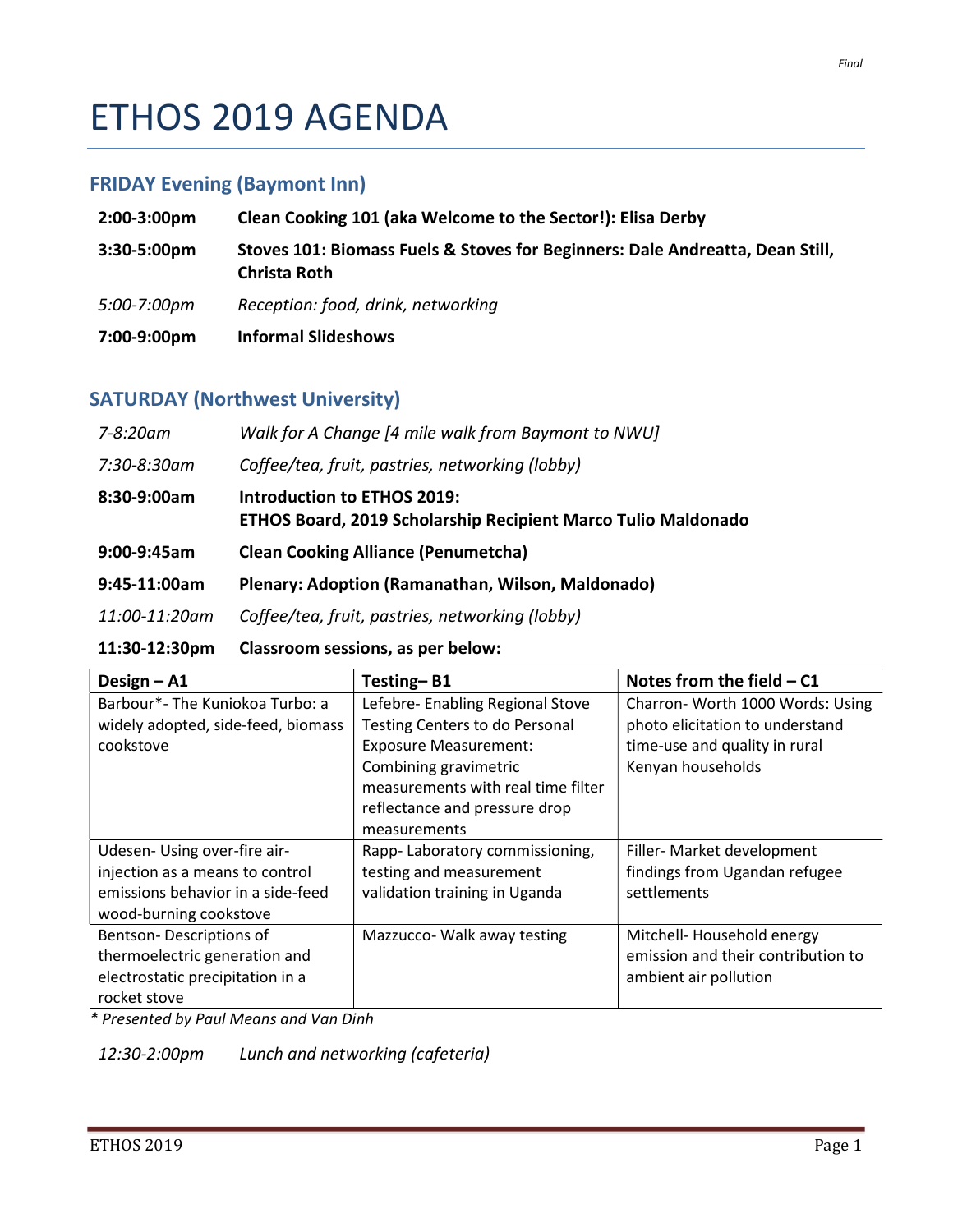#### 2:00-3:00pm Classroom sessions, as per below:

| Design $-$ A2                     | $Fuels - B2$                         | Health-C2                          |
|-----------------------------------|--------------------------------------|------------------------------------|
| Peiffer-Improved Technologies for | Thompson-biogas                      | Ruiz-Health implications of        |
| Processing Handcrafted Shea       |                                      | chimney-stoves in Mexico and       |
| <b>Butter in Northern Ghana:</b>  |                                      | <b>Central America</b>             |
| Research, design, and             |                                      |                                    |
| repercussions                     |                                      |                                    |
| Means-Shea Roasting: A tough nut  | Andreatta-A solar heater/drier for   | Mitchell- Utilizing implementation |
| to crack                          | low temperature household energy     | science to evaluate household      |
|                                   | needs                                | energy programs                    |
| Harris- Update on the Wonderwerk  | <b>Gius-Insulated Solar Electric</b> | Johnson- Updates from the HAPIN    |
| TLUD-ND tier 4 cook stove         | Cooking: Year IV, progress in        | Trial: Progress and pilot exposure |
|                                   | California, Uganda, and Malawi       | results                            |

#### 3:10-4:10pm Classroom sessions, as per below:

| Design $-$ A3                     | $Fuels - B3$                     | Sector support tools - C3           |
|-----------------------------------|----------------------------------|-------------------------------------|
| Levine-The Alliance for Green     | Charron- Green fuel comes to the | Garland**- An alternative           |
| Heat--Comparison of cookstoves    | big city: will ethanol displace  | technique for determining           |
| and woodstove technologies        | kerosene and charcoal in urban   | gravimetric particle mass           |
|                                   | homes?                           | deposition on filter substrate: the |
|                                   |                                  | <b>Particle Extraction Method</b>   |
| Still: Comparing combustion       |                                  | Serrano-A geospatial web-based      |
| techniques in heating and cooking |                                  | tool to evaluate woodfuel           |
| stoves                            |                                  | environmental impacts               |
| Baker- Flame cap TLUD?            |                                  | Derby-Recent climate change         |
|                                   |                                  | reports summarized                  |

\*\*Presented by Madeleine Rossanese

4:10-4:30pm Coffee/tea, veggies, cookies, networking (lobby)

|  | 4:30-6:00pm | Plenary: ISO (Chiang, Jetter, Thompson, Johnson, Penumetcha) |
|--|-------------|--------------------------------------------------------------|
|--|-------------|--------------------------------------------------------------|

6:00pm on Dinner on own, ride or walk back to Baymont Inn

# SUNDAY (Northwest University)

| 7:30-8:50am  | Walk for A Change [4 mile walk from Baymont to NWU]                                                                         |
|--------------|-----------------------------------------------------------------------------------------------------------------------------|
| 8:00-9:00am  | Coffee, fruit, pastries, networking (lobby)                                                                                 |
| 9:00-9:30am  | One sentence Saturday recap!                                                                                                |
| 9:30-10:45am | Plenary: Using technology to monitor impacts (Piedrahita, Coffey, Wilson,<br><b>MacCarty Lefebre; community discussion)</b> |
|              |                                                                                                                             |